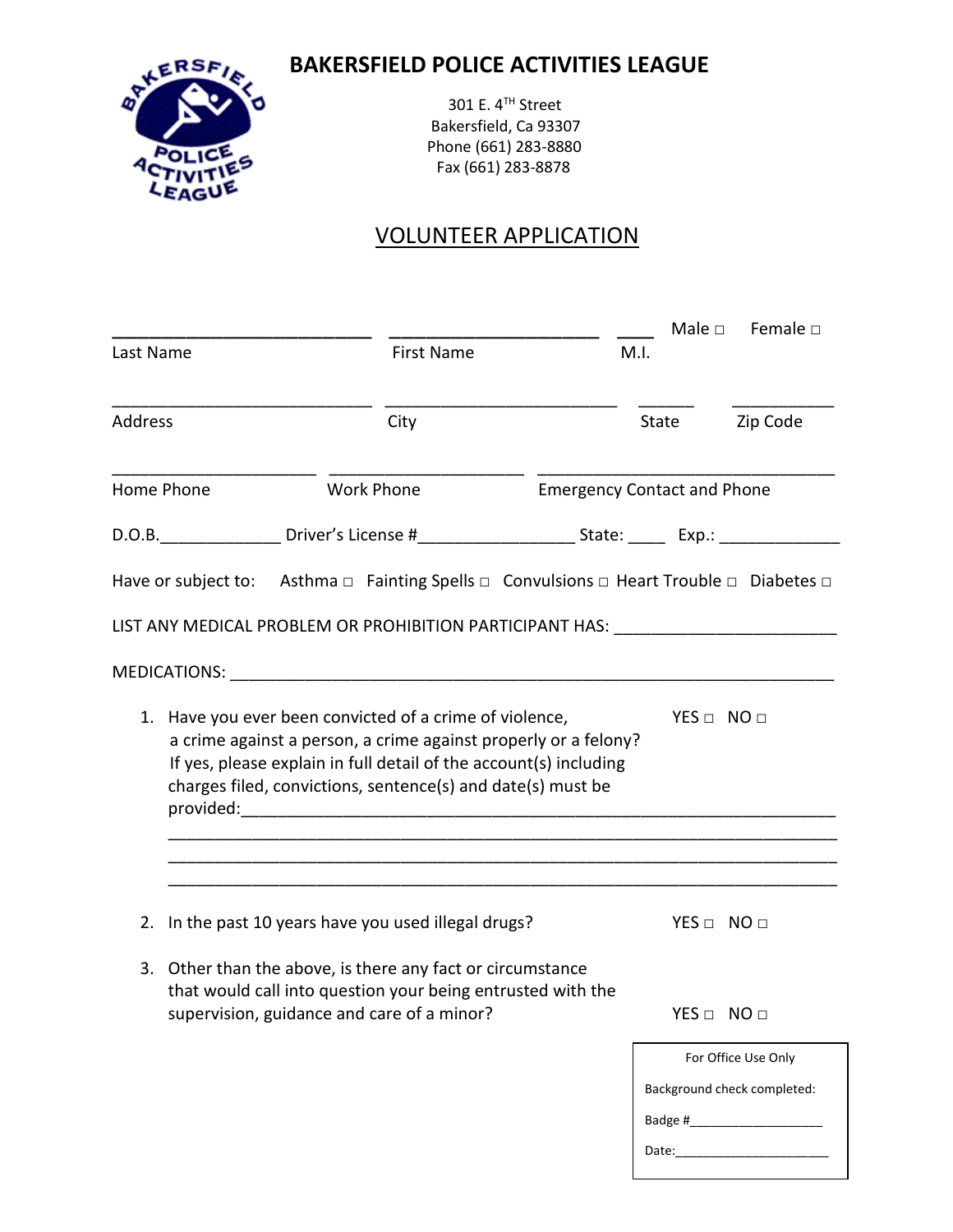## \*\*\* **VIDEO RELEASE**\*\*\*

I understand that during the Bakersfield Police Activities League program and/or activity, my photograph and/or the photograph of my child may be taken by the Bakersfield Police Activities League, producers, sponsors, organizers, and/or assigns. I agree that my photograph and/or the photograph of my child, including video photography, film photography, digital photography or other reproduction of the likeness may be used without charge by the Bakersfield Police Activities League, producers, sponsors, organizers, and/or it's assigns for such purposed as they deem appropriate.

**Initial\_\_\_\_\_\_\_\_\_**

## \*\*\***VOLUNTEER AUTHORIZATION**\*\*\*

In consideration of being permitted to participate in the Bakersfield Police Activities League (herein PAL), the undersigned, for himself/herself and any personal representatives, heirs, and next of kin, hereby acknowledges, agrees and represents that he/she has voluntarily undertaken the services involved in the PAL program and **THE UNDERSIGNED HEREBY RELEASES, WAIVES, DISCHARGES AND COVENANTS NOT TO SUE THE CITY OF BAKERSFIELD, PAL, THEIR OFFICIALS, OFFICERS, REPRESENTATIVES, ASSIGNS, HEIRS, AND NEXT OF KIN FOR ANY LOSS OR DAMAGE, AND ANY CLAIM OR DEMANDS THEREFORE ON ACCOUNT OF INJURY TO THE PERSON OR PROPERTY OR RESULTING IN DEATH OF THE UNDERSIGNED, WHETHER CAUSED BY THE NEGLIGENCE OF THE CITY OF BAKERSFIELD, PAL, OR OTHERWISE WHILE THE UNDERSFIGNED IS PARTICIPATING IN THE PAL PROGRAM.**

**THE UNDERSIGNED HEREBY ASSUMES FULL RESPONSIBILITY FOR AND RISK OF BODILY INJURY, DEATH OR PROPERTY DAMAGE DUE TO THE NEGLIGENCE OF THE CITY OF BAKERSFIELD, PAL, OR OTHERWISE WHILE PARTICIPATING IN THE PAL PROGRAM. THE UNDERSIGNED FURTHER EXPRESSLY AGREES THE FOREGOING RELEASE AND WAIVER OF LIABILITY IS INTENDED TO BE AS BROAD AND INCLUSIVE AS IS PERMITTED BY THE LAW OF THE STATE OF CALIFORNIA AND THAT IF ANY PORTION THEROF IS HELD INVALID, IT IS AGREED THAT THE BALANCE, NOTWITHSTANDING, CONTINUE IN FULL FORCE AND EFFECT.**

**THE UNDERSIGNED HAS READ AND VOLUNTARILY SIGNS THIS RELEASE AND WAIVER OF LIABILITY, AND FURTHER AGREED NO ORAL REPRESENTATIONS, STATEMENTS OR INDUCEMENTS APART FORM THIS WRITTEN AGREEMENT HAVE BEEN MADE.**

**Initial\_\_\_\_\_\_\_\_\_**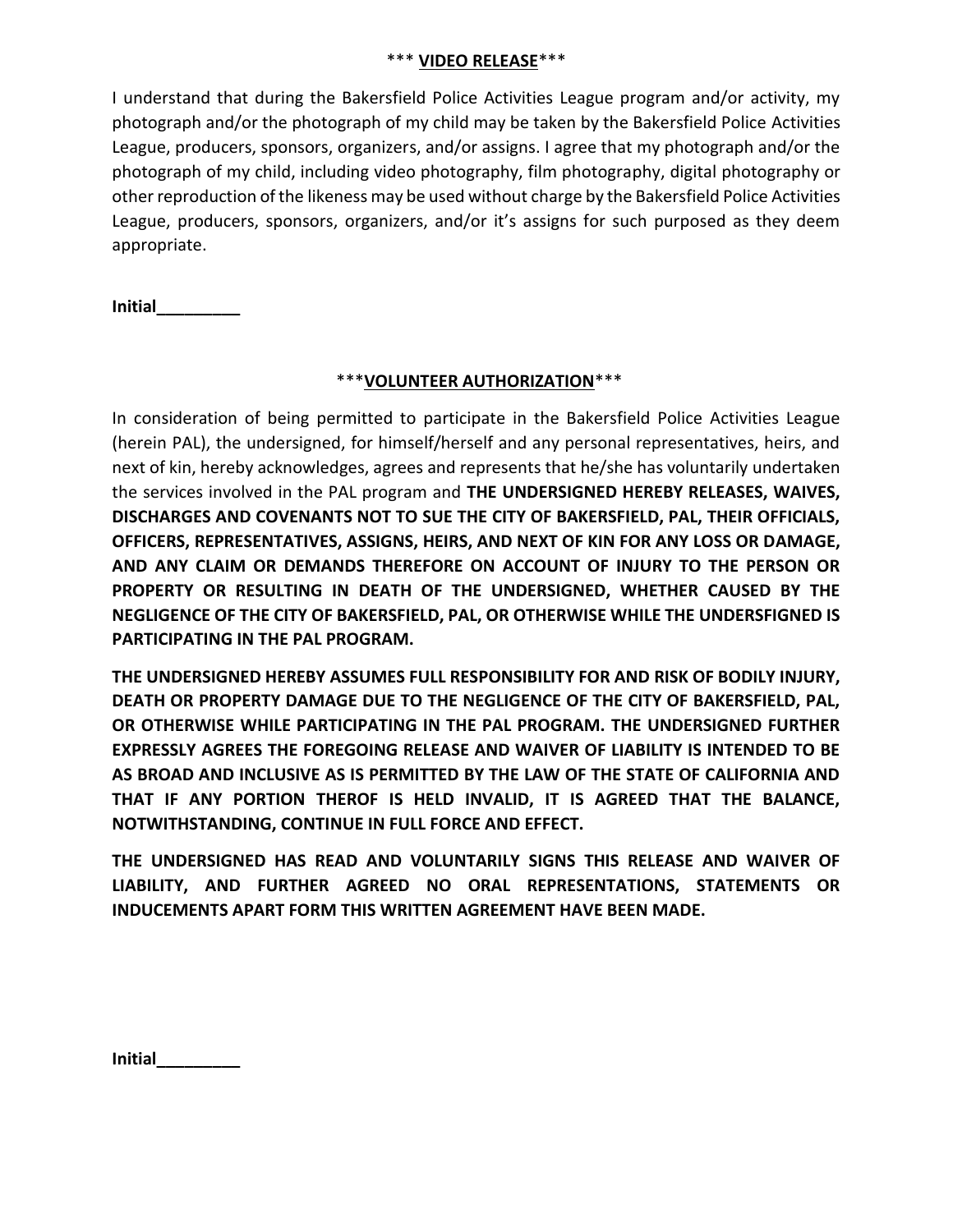## **VOLUNTEER GUIDELINES**

## **APPEARANCE**

All Police Activities League (PAL) volunteers must be neat and clean in appearance at all times. Hair must be groomed, beards and mustaches must be neat and well-trimmed. If an activity is planned where there is a possibility of ruining good clothes, it is the volunteer's responsibility to bring in an apron or other protective over-garment.

## **UNIFORM**

For certain activities, the official PAL, volunteer shirt must be worn at all times while on duty. Shoes must be worn at all times. Shorts and jeans without holes or patches may be worn if neat. Skimpy attire of any type is considered inappropriate. Be neat, clean, in uniform and wear shoes while volunteering.

## **PUBLIC RELATIONS**

When dealing with the public always conduct yourself in a courteous and helpful manner. It is your responsibility to learn about all programs offered by the Police Activities League so that accurate information can be given. Remember, as a volunteer for the Bakersfield Police Activities League, you represent PAL to everyone with whom you come in contact. Should a situation arise that you are unable to handle in a tactful and courteous manner, refer the person or persons involved to the PAL officer or Director.

## **TARDINESS**

Tardiness on the volunteer's part may mean that a program does not start on time, which is poor public relations. If a volunteer is unable to report to their assigned area at the assigned time, it is their responsibility to notify their immediate supervisor as early as possible. Continue tardiness or tardiness without notification will result in exclusion as a volunteer.

## **ABSENCE**

It is the volunteer's responsibility to notify your immediate supervisor if you going to be absent from your assigned hours. If you are ill, contact the Office Manager or PAL Officer immediately. Continued and unexcused absences will result in exclusion as volunteer.

## **BEHAVIOR**

The PAL participants look upon you as a role model – therefore, all volunteers should conduct themselves in an appropriate and professional manner. There should be no inappropriate language, gestures or conversations while in or around the PAL center

**Initial\_\_\_\_\_\_\_\_\_**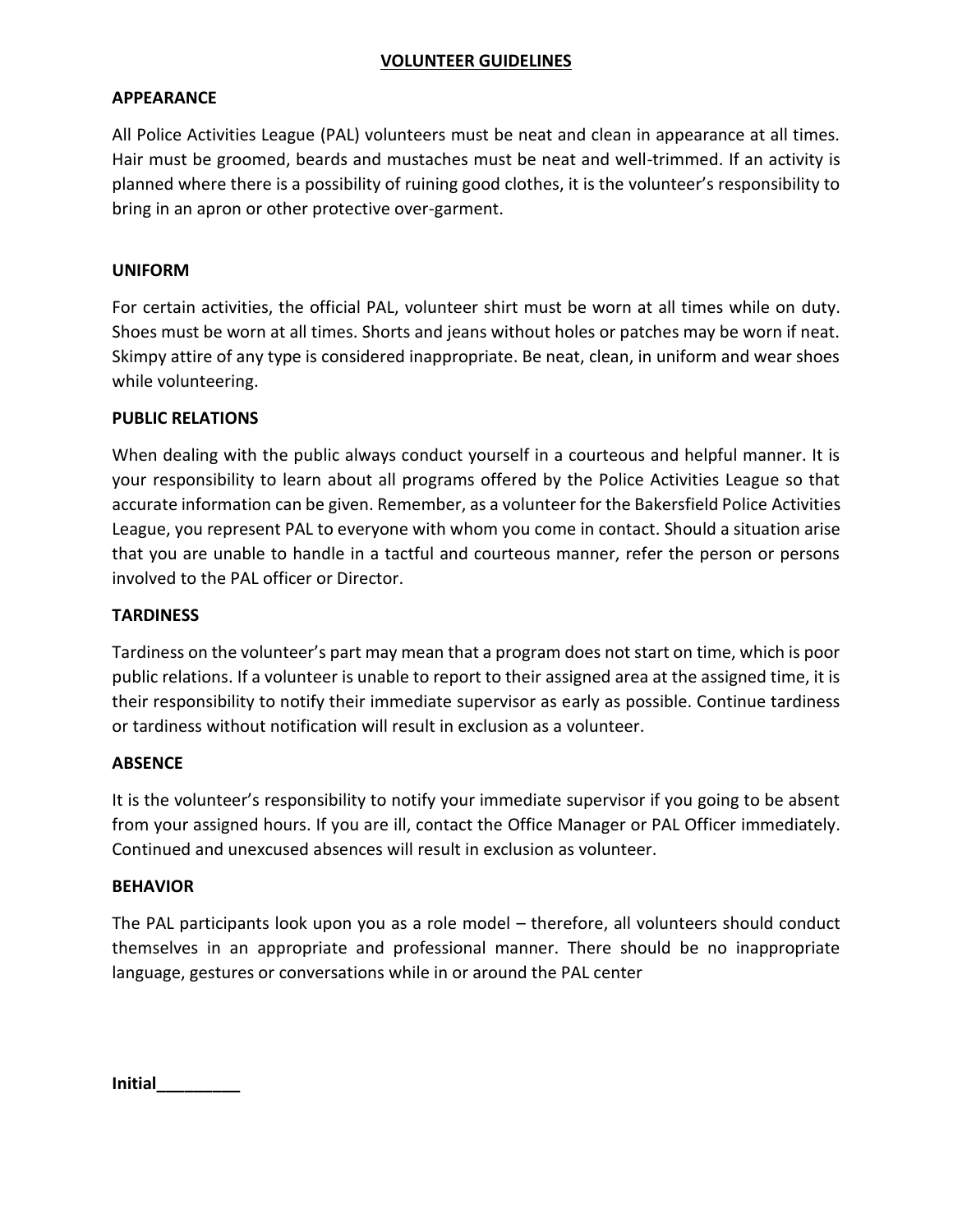

# **Volunteer/Intern Rules of Conduct**

- 1. No weapons of any kind allowed at any time.
- 2. No drugs, alcohol, and/or tobacco allowed at any time.
- 3. Destruction or vandalism of BPAL property will not be tolerated.
- 4. No gang affiliated clothing hand signs, speech, music, etc. allowed.
- 5. Profanity will not be tolerated.
- 6. The use of racial slurs or derogatory speech regarding race, religion, gender, etc. will not be tolerated.
- 7. No "sagging" or revealing clothing permitted: all clothing is to be worn as originally intended.
- 8. No physical contact which includes: Congratulator hugs, good job pat on the buttocks, congratulation kiss on cheek, or any other act that can be seen as an unwanted act.
- 9. No cell phone usage while on duty.
- 10. No giving your phone number out or lending your cell phone to the children.

You are considered "*STAFF*" and will be held accountable for all actions as a BPAL staff member.

**Initial\_\_\_\_\_\_\_\_\_**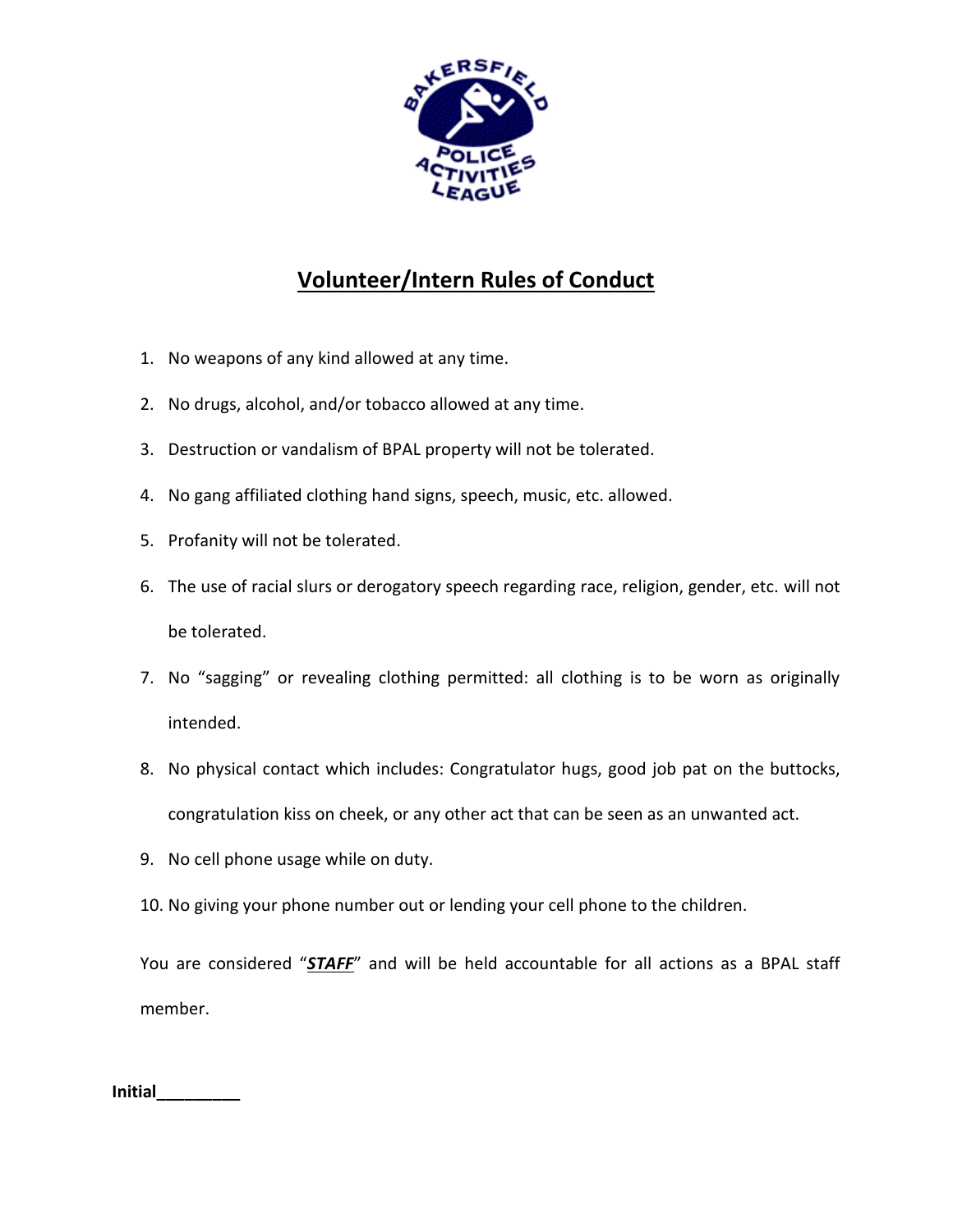## **POLICY AGAINST SEXUAL HARASSMENT**

BPAL is committed to providing a work environment that is free of sexual harassment. In keeping with this commitment, the employer maintains a strict policy prohibiting unlawful sexual harassment in any form.

### To All Employees:

Sexual Harassment is prohibited by the company and is against the law.

Every employee should be aware of:

- What sexual harassment is
- What steps to take if harassment occurs
- State law prohibiting retaliation for reporting sexual harassment

If an employee has any questions or concerns about it, they shall contact their supervisor, the PAL officer or the Executive Director for further information.

### What is Sexual Harassment?

Although many people think of sexual harassment as involving a male boss and a female employee, not all sexual harassment is done by males. Sexual harassment often involves co-workers, other employees of the company or other persons doing business with or for the company. It's against the law for females to sexually harass males or other females, and for males to harass other males or females.

### Federal Law

Under federal law, unwelcome sexual advances, requests for sexual favors, and other verbal or physical conduct of a sexual nature constitute sexual harassment when:

- 1. Submission to such conduct is made either explicitly or implicitly a term or condition of an individual's employment;
- 2. Submission to or rejection of such conduct by an individual is used as the basis for employment decisions affecting such individual; or
- 3. Such conduct has the purpose or effect of unreasonably interfering with an individual's work performance or creating an intimidating, hostile, or offensive working environment.

### State Law

California law defines sexual harassment as:

1. Verbal harassment – epithets, derogatory comments or slurs.

**Examples:** Name-calling, belittling, sexually explicit or degrading words to describe an individual, sexually explicit jokes, comments about an employee's anatomy and/or dress, sexually oriented noises or remarks, questions about a person's sexual practices, use of patronizing terms or remarks, verbal abuse, graphic verbal commentaries about the body.

2. Physical harassment – assault, impeding or blocking movement, or any physical interference with normal work or movement, when directed at an individual.

Examples: Touching, pinching, patting, grabbing, brushing against or poking another employee's body, hazing or initiation that involves a sexual component, requiring an employee to wear sexually suggestive clothing.

3. Visual harassment – derogatory posters, cartoons, or drawings.

**Examples:** Displaying sexual pictures, writings or objects, obscene letters or invitations, staring at an employee's anatomy, leering, sexually oriented gestures, mooning, unwanted love letters or notes.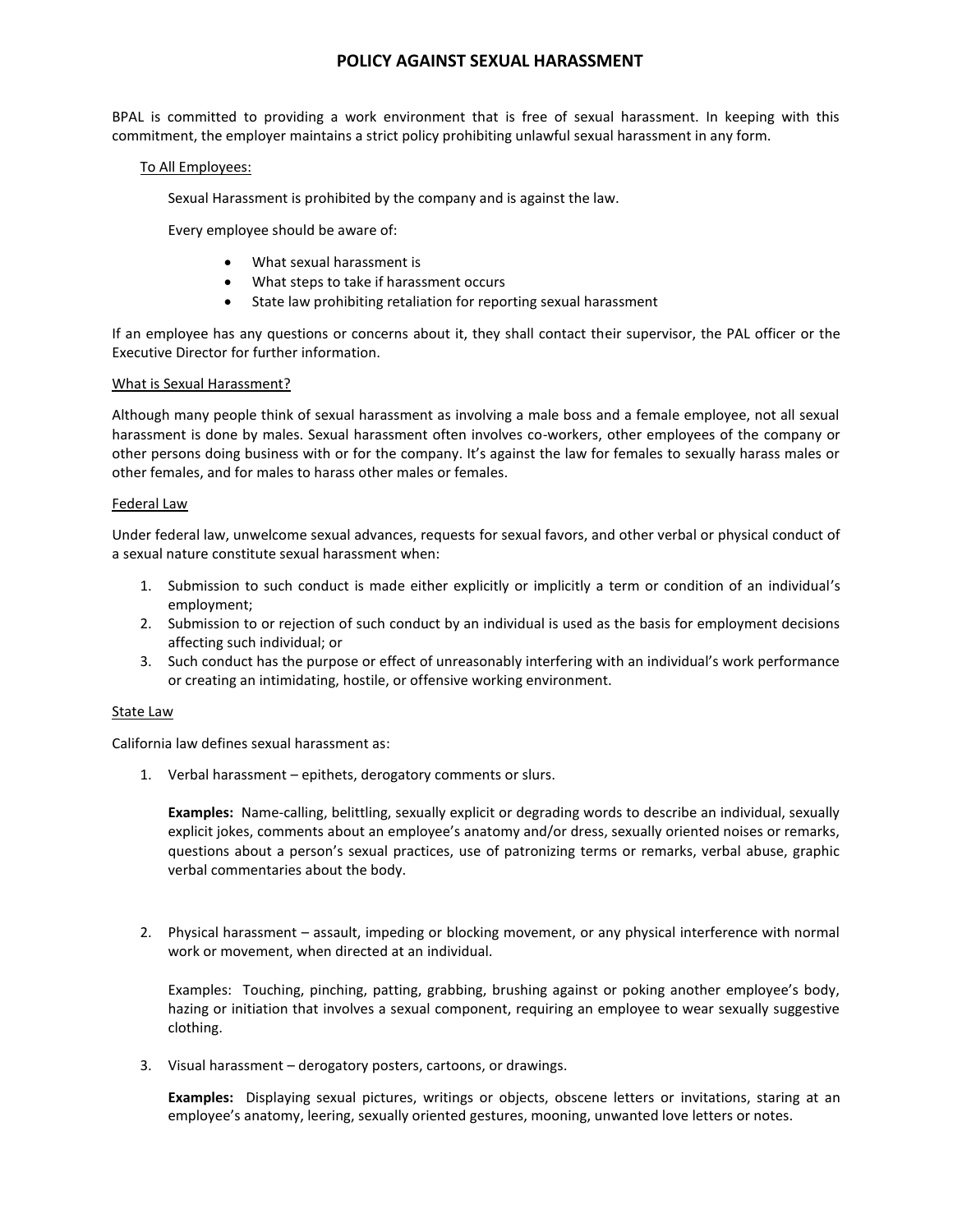4. Sexual favors – unwanted sexual advances which condition an employment benefit upon an exchange of sexual favors.

**Examples:** Continued requests for dates, any threat of demotion, termination, etc., if requested sexual favors are not given, making or threatening reprisals after a negative response to sexual advances, propositioning an individual.

It is impossible to define every action or all words that could be interpreted as sexual harassment. The examples listed above with the state definition of sexual harassment are not meant to be a complete list of objectionable behavior.

### **If Sexual Harassment Occurs**

1. When possible, confront the harasser and persuade him/her to stop.

The harasser may not realize the advances or behaviors are offensive. When it is appropriate and sensible, an employee may want to tell the harasser the behaviors or advances are unwelcome and must stop. Sometimes a simple confrontation will end the situation.

2. If confronting the harasser does not cause the behavior to stop, or if the employee is not comfortable confronting the harasser, the employee must immediately report the sexual harassment by contacting their supervisor, the PAL officer or the Executive Director. If the employee reports the harassment to the supervisor and is not comfortable with the response, or if the employee is not comfortable with reporting the conduct to their supervisor, the employee should immediately repot it to the PAL officer or the Executive Director.

Sexual harassment or retaliation should be reported in writing or verbally. An employee may report such activities even though they were not the target of the harassment.

3. An investigation will be conducted and appropriate action taken.

The company will investigate, in confidence, all reported incidents of sexual harassment and retaliation.

### Sexual Harassment Can Be Costly

If an employee is found guilty of sexual harassment, they may be personally liable for monetary damages. BPAL will **not** pay damages assessed personally against an individual.

In addition, this company will take disciplinary action – termination is one possible action – against any employee who engages in sexual harassment.

### Protection Against Retaliation

Agency policy and California state law forbid retaliation against any employee who opposes sexual harassment, files a complaint, testifies, assists or participates in any manner in an investigation, proceeding or hearing conducted by the Department of Fair Employment and Housing or the Fair Employment and Housing Commission.

Prohibited retaliation includes but is not limited to:

- **Demotion**
- **Suspension**
- Failure to hire or consider for hire
- Failure to give equal consideration in making employment decision
- Failure to make impartial employment recommendations
- Adversely affecting working conditions or otherwise denying any employment benefit to an individual.